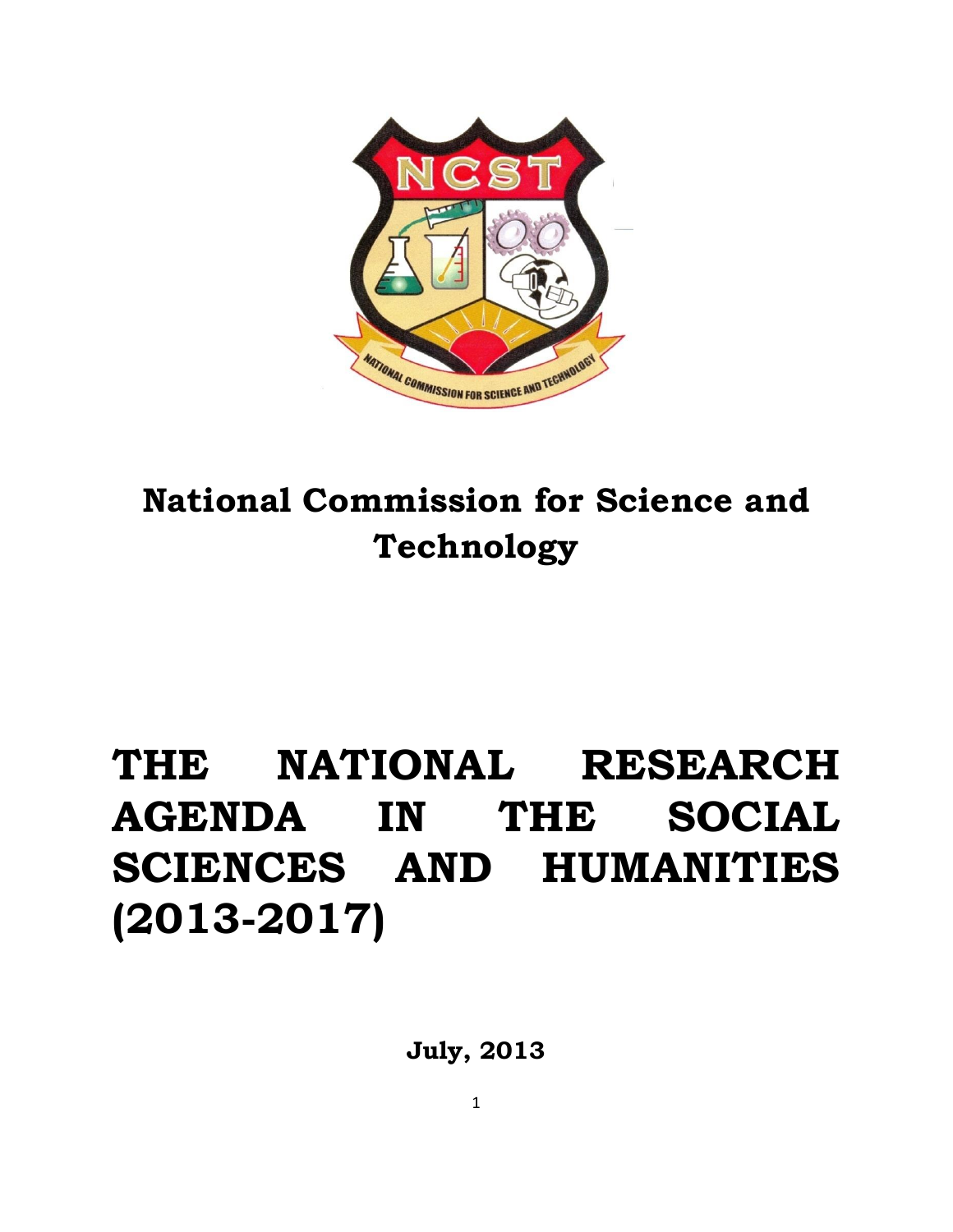**National Commission for Science and Technology**

**Lingadzi House, City Centre**

**Private Bag B303**

**LILONGWE 3, Malawi**

**Tel: 265 1771 550**

**Fax: 265 1772 431**

**Email: directorgeneral@ncst.mw**

**Website: www.ncst.mw**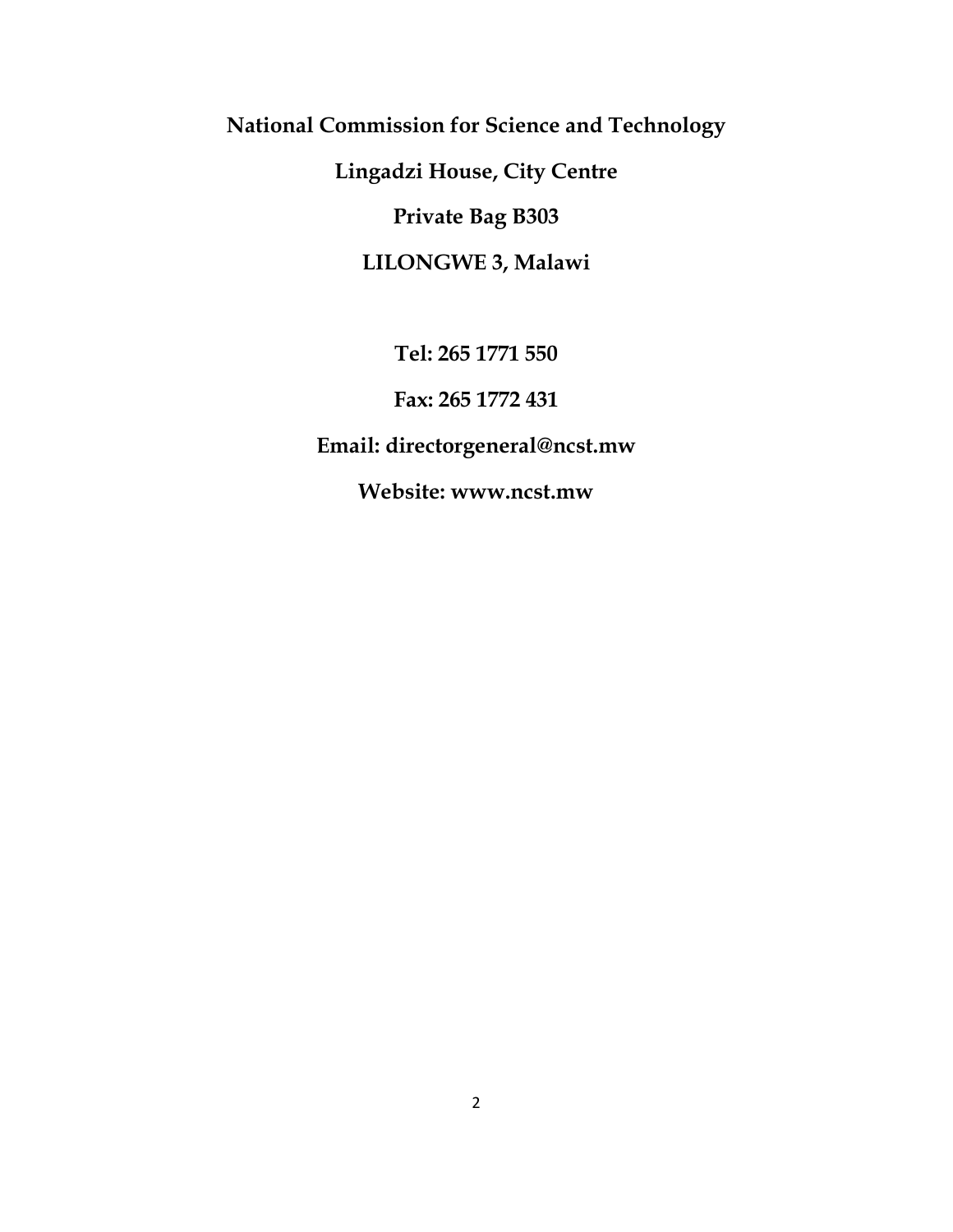#### **ACKNOWLEDGEMENT**

The development of the National Research Agenda in the Social Sciences and Humanities (NRAiSSH)) was undertaken by the National Commission for Science and Technology (NCST) as a government body responsible for research, science and technology advisory services. Throughout the Agenda development process, the NCST worked jointly with a cross-section of stakeholders including relevant sectoral ministries and institutions. The NCST provided policy oversight and quality assurance services at each and every stage of the development process.

The NCST would like to acknowledge the efforts of all experts and stakeholders, all of whom so numerous to mention, that were engaged at different stages of the Agenda development process. Their valuable contributions shall ever remain appreciably high. While it may not be possible to individually mention all manner of people involved in the development process of this Agenda, I would like to pay special tribute to the following groups and individuals;

- **National Committee on Research in the Social Sciences and Humanities**  which spearheaded the development of this Agenda in line with one of its terms of reference. As a technical committee of the NCST, the committee scoped the entire process and methodology including the setting up of the National Taskforce on the development of the NRAiSSH. This was the structure through which the NCST provided policy oversight, quality assurance and technical back-up services at each and every stage of the Agenda development process. The full list of membership of the committee appears in appendix one**.**
- **Prof Wiseman Chijere Chirwa** who was Chairperson of the National Taskforce on the Development of the National Research Agenda in The Social Sciences and Humanities. His expert leadership, guidance and zeal throughout the process have been inspiring to all members of the Taskforce. The Taskforce members, who were in themselves a force to be reckoned with, demonstrated outstanding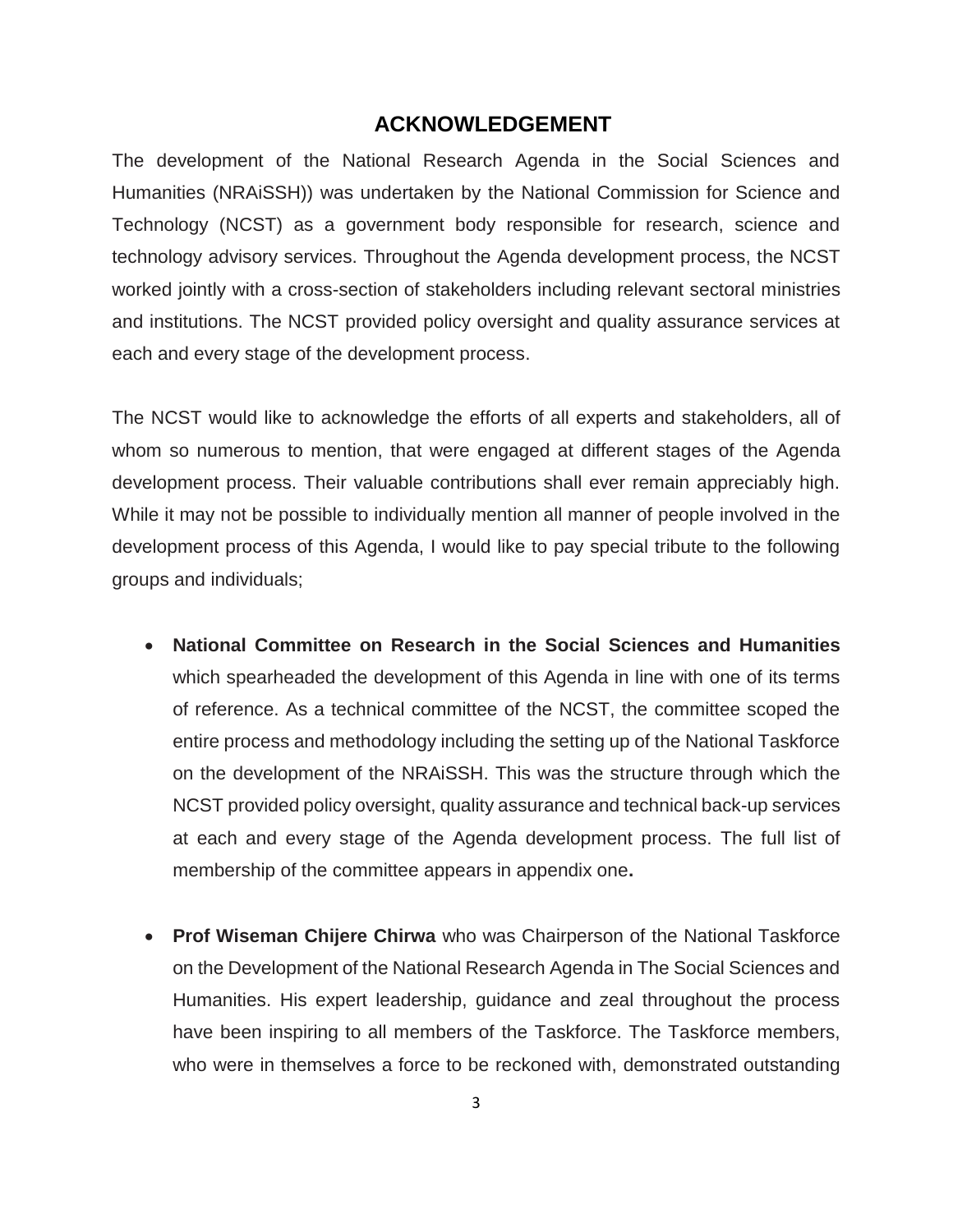commitment to the development of the Agenda. Their commitment in conducting various tasks that ranged from stakeholder focus group discussions and in-depth interviews to critical reviews and analyses of secondary data in order to identify gaps and priorities remained the driving force of the Agenda development process. The work of this taskforce culminated into the production of high quality evidence informed field reports on priority areas of research. These reports informed the drafting of the NRAiSSH. The full list of the taskforce members appear in appendix two.

 **NRAiSSH Drafting Committee** which craftily drafted the actual Agenda document. This was a special team of experts that drafted the document in a logically flowing fashion using the evidence informed reports by the National Taskforce and a wide range of other source materials besides their expertise and experience. The drafting committee also served as an editorial team. It was composed of Prof Wiseman Chijere Chirwa (**Chairman of the Drafting Committee**); Dr Peter Mvula; Dr Dorothy Nampota; Mr. Mike G. Kachedwa; Mr. Andrew M Mpesi. **All stakeholders** who constructively critiqued and reshaped the document at stakeholders' consultative meetings whose inputs were duly incorporated.

It is further acknowledged with gratitude that resources for the development of this Agenda were provided solely by the Government of Malawi through treasury funding to NCST as a government subvented body. Such support remains one of the government commitments to the development of science and technology in Malawi.

I, therefore, reckon all these efforts and remain sincerely thankful.

## Dr H M Chimoyo **DIRECTOR GENERAL OF THE NATIONAL COMMISSION FOR SCIENCE AND TECHNOLOGY**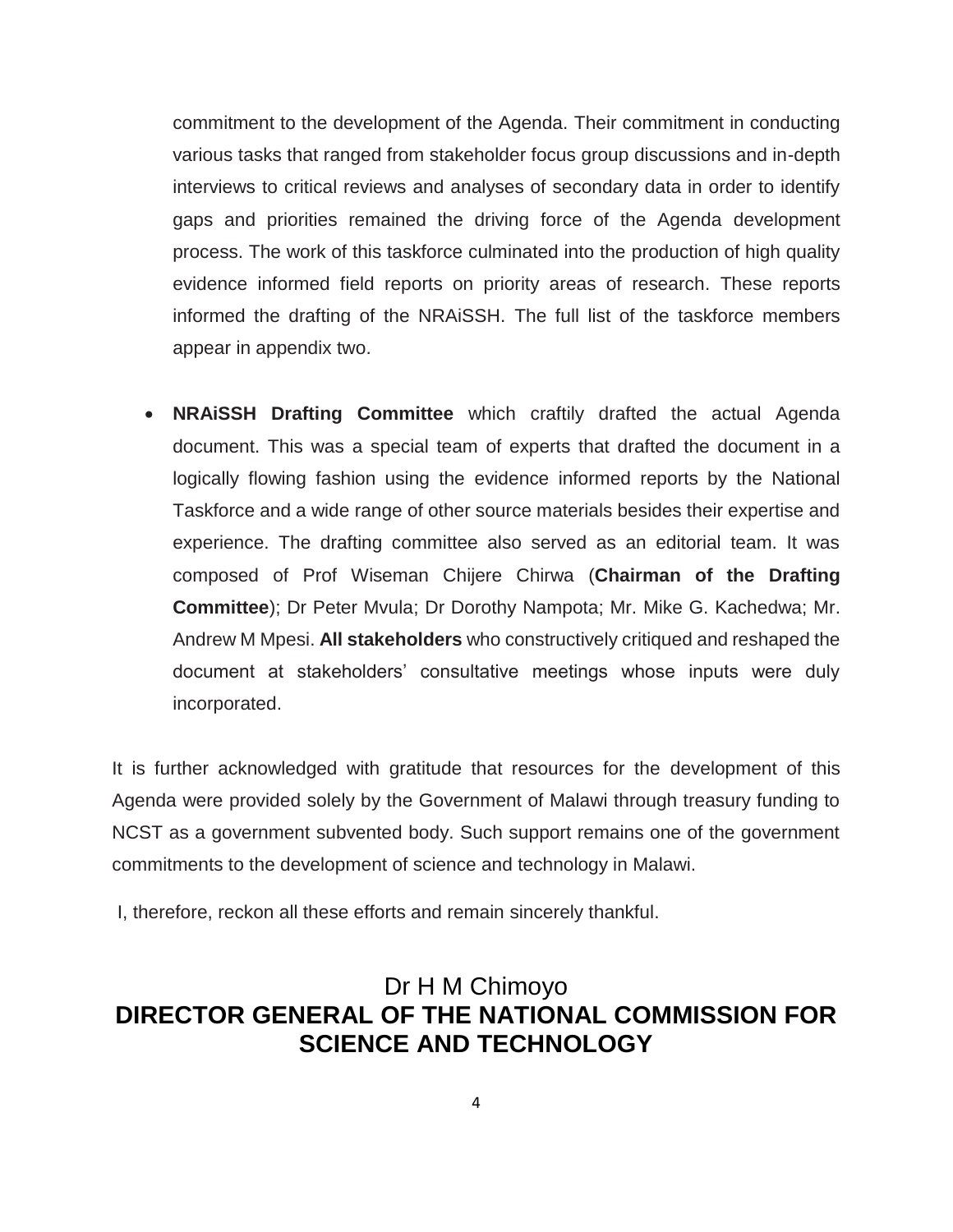## **1.0 INTRODUCTION**

The conduct of research in the social sciences and humanities in Malawi dates back to pre-independence era. Since then, the need for research in the social sciences and humanities has been growing in order to inform evidence based knowledge, action and policy. Most of the research has been operations research commissioned by either national programmes or international bodies operating in Malawi through national centres of excellence and consultancies on the one hand, while basic research has been influenced largely by the academic community on the other hand. Over the years, a significant proportion of research in Malawi has been externally driven, thereby leaving little room, if any, for Malawi to focus on conducting locally relevant priority research in the social sciences and humanities. Recognising the growing need for research in the social sciences and humanities, Malawi through the National Commission for Science and Technology (under the latter's Division of Health, Social Sciences and Humanities) with funding from Government, embarked on a process of developing her own national priorities for research in the social sciences and humanities. The priorities cover the period of five years from 2013 to 2017.

These priorities represent a National Research Agenda in the Social Sciences and Humanities (NRAiSSH). The Agenda represents a nationally set and agreed priorities in which research efforts for Malawi will be concentrated over this period. The Agenda document itself is organized into chapters or sections. These are: Introduction; Background; Goal and Objectives; Guiding Principles; Methodology; Priority Areas of Research; Financing of the Agenda; Implementation; Monitoring and Evaluation of the Agenda.

This National Research Agenda finally represents the Government of Malawi policy need and interest for research to be carried out in the identified priority areas. Research in the identified priorities is geared towards obtaining evidence which is much needed for informed knowledge, decision-making and policy. Government of Malawi, therefore, expects all cadres of stakeholders to support the implementation of this National Research Agenda in the Social Sciences and Humanities.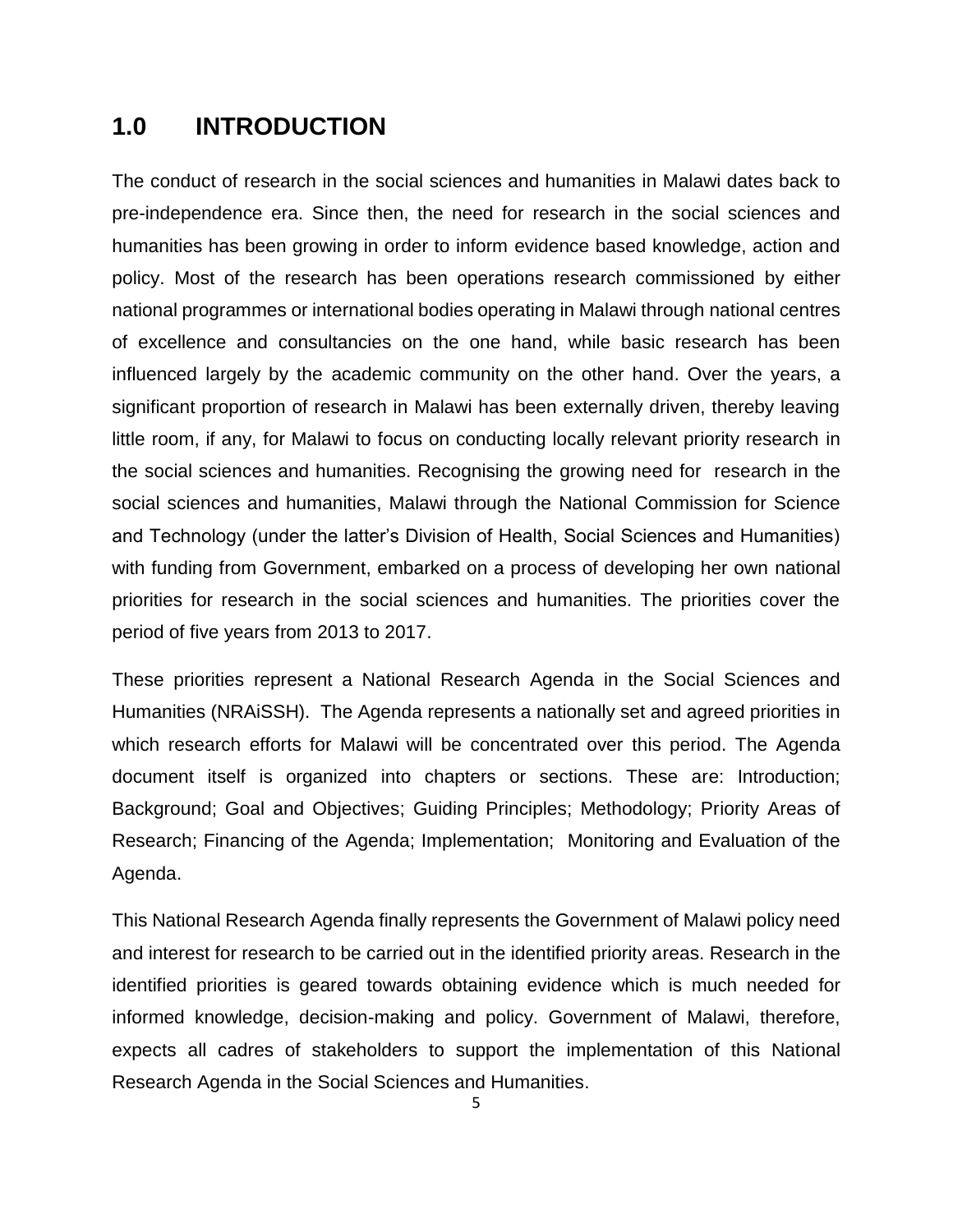#### **2.0 BACKGROUND**

The Government of Malawi (GoM) recognises the importance of the disciplines of the social sciences and humanities, and research in these disciplines in fostering the socioeconomic development of a country. Malawi as member state of UNESCO, subscribes to the principles, letter and spirit of declarations and conventions of UNESCO. At a global level, Malawi draws her recognition of the importance of research in the social sciences and humanities from a number of international instruments and groupings of relevance to which Malawi is a State Party including the UNESCO declarations, protocols and conventions. Nationally, the Malawi Growth and Development Strategy (MGDS) which is an overall national development agenda has a number of development priority areas which are linked to the social sciences and humanities. Therefore, conducting demanddriven research in the social sciences and humanities will contribute to the effective implementation of the MGDS in order to achieve a sustainable economic growth. It is against this background that the National Research Agenda has been developed. Appreciating that issues of social sciences and humanities cut across all fields of human endeavors, the implementation of this Agenda interfaces with the implementation of similar initiatives in all other sectors.

A lot of research in the social sciences and humanities is being done in Malawi. While a proportion of this research is also done by nationals for various reasons, there is another proportion which is, however, mostly commissioned, conducted and funded externally and in most cases does not align with the national priorities. In order to ensure that research addresses Malawi's priorities in the social sciences and humanities, this National Research Agenda has been developed and will guide investments in the social sciences and humanities research aimed at achieving the Malawi Growth and Development Strategy. Research in the identified priorities shall, however, be expected to be conducted in conformity to the Framework of Guidelines for Research in the Social Sciences and Humanities in Malawi dated 30<sup>th</sup> May, 2011.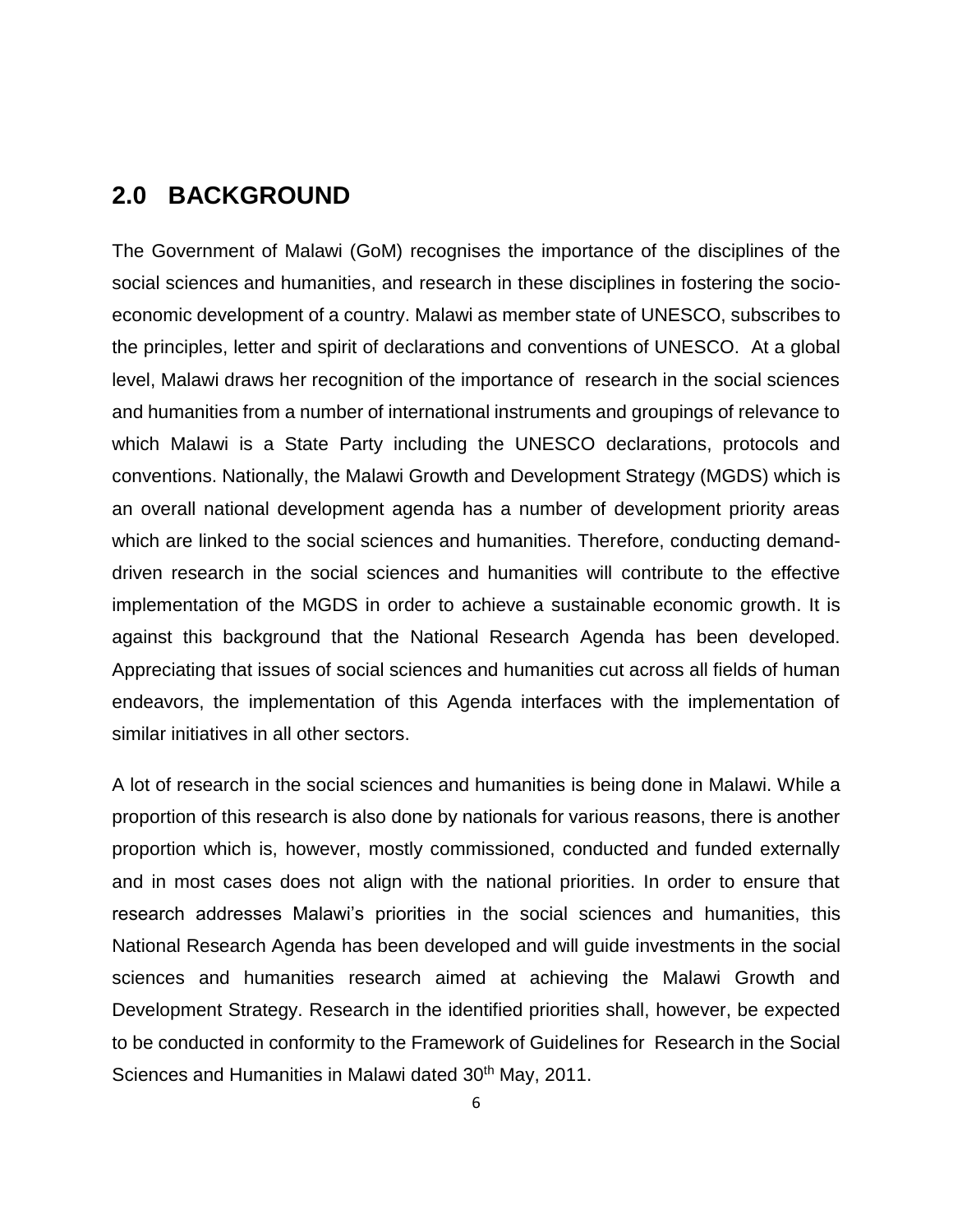## **3.0 GOAL AND OBJECTIVES**

#### **3.1 Goal**

The overall goal of the NRAiSSH is to guide researchers, policy makers, program implementers, academic institutions, development partners and other stakeholders on social sciences and humanities research priorities for Malawi.

#### **3.2 Specific Objectives**

The specific objectives of the agenda are to:

- Promote the conduct of research in the social sciences and humanities that is responsive to the priority needs of Malawi.
- Facilitate the mobilization of resources for the conduct of locally relevant social sciences and humanities research
- Promote multidisciplinarity and collaboration in the conduct of research in the social sciences and humanities
- Facilitate the co-ordination of social sciences and humanities research conducted by various stakeholders.
- Promote the strengthening of capacity for conducting research in the social sciences and humanities in Malawi.
- Facilitate translation of research findings into policy and practice

## **4.0 GUIDING PRINCIPLES**

The conduct of research in the social sciences and humanities shall primarily conform to the Framework of Guidelines for Research in the Social Sciences and Humanities in Malawi as shall be issued from time to time by the National Commission for Science and Technology. The implementation of the NRAiSSH shall be guided by the following principles:

#### **4.1 Political Will and Commitment**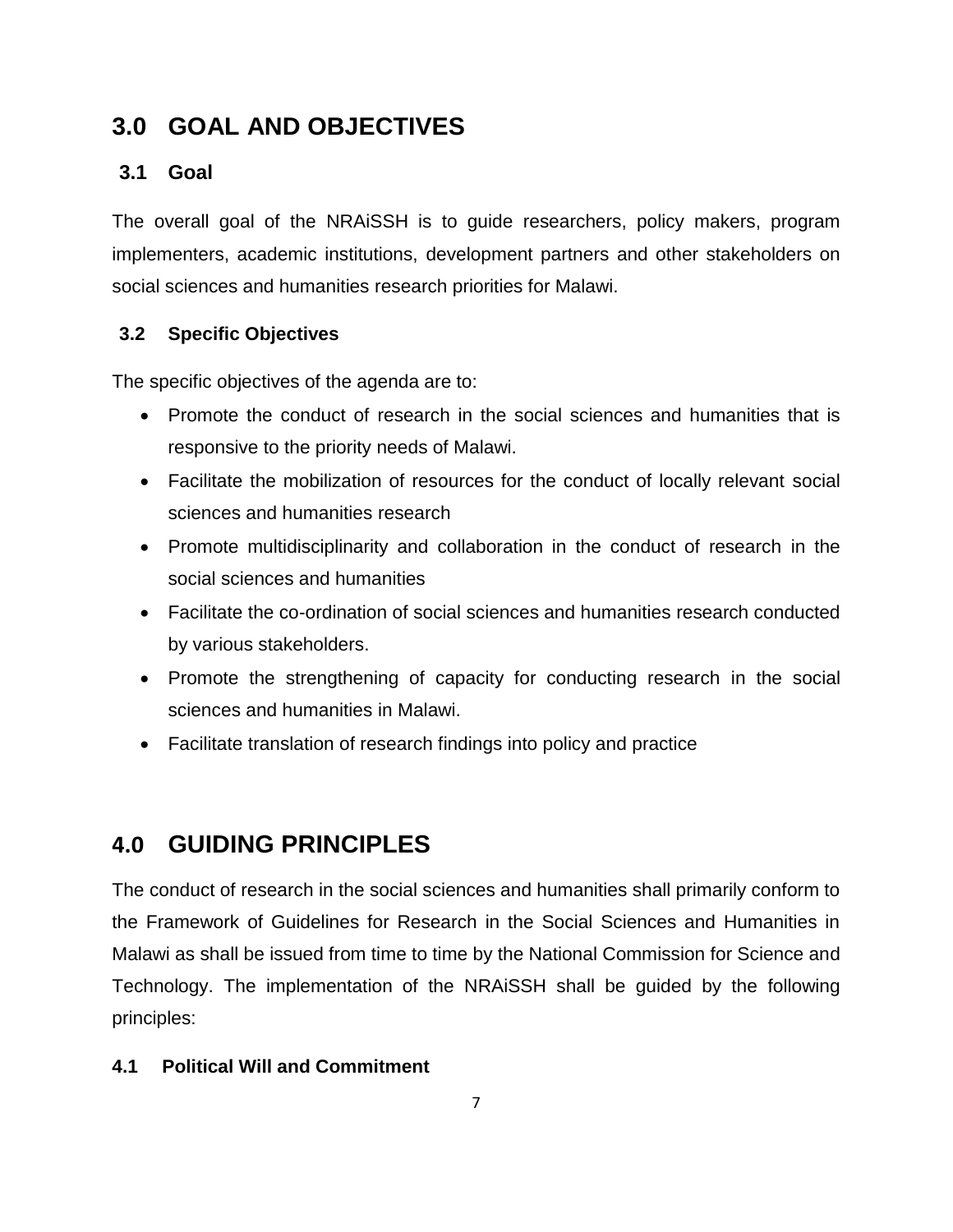Undertaking meaningful research in the social sciences and humanities that addresses priority needs of Malawi requires adequate resources available through political will at all levels.

#### **4.2 Demand-Drivenness**

Stakeholders shall be encouraged to conduct demand driven research that is responsive to priority social sciences and humanities needs of Malawi.

#### **4.3 Ethics, Human Rights and Law**

The dignity and rights of all research participants including vulnerable populations shall be promoted and protected as enshrined in the bioethics principles, constitution of the Republic of Malawi and all relevant Malawi laws, national policies, regulations and guidelines as well as in tandem with international law.

#### **4.4 Networking, Public and Private Partnerships and Collaboration**

Key strategic partnerships with public and private research institutions and with a crosssection of other stakeholders shall be fostered to promote the implementation of this Agenda.

#### **4.5 Interdisciplinarity, Multidisciplinarity and Complementarity**

Research studies that are interdisciplinary, multidisciplinary and/or complementary in nature shall be promoted to enhance skills transfer, optimal usage of resources, and translation of research findings into policy and programmes.

## **5.0 METHODOLOGY**

A demand-driven approach was used to identify and set priorities. This approach focused on the analysis of social sciences and humanities needs, people's expectations and societal trends in the social sciences and humanities research. The following are the key elements of the approach that were pursued; Analytical evidence; stakeholder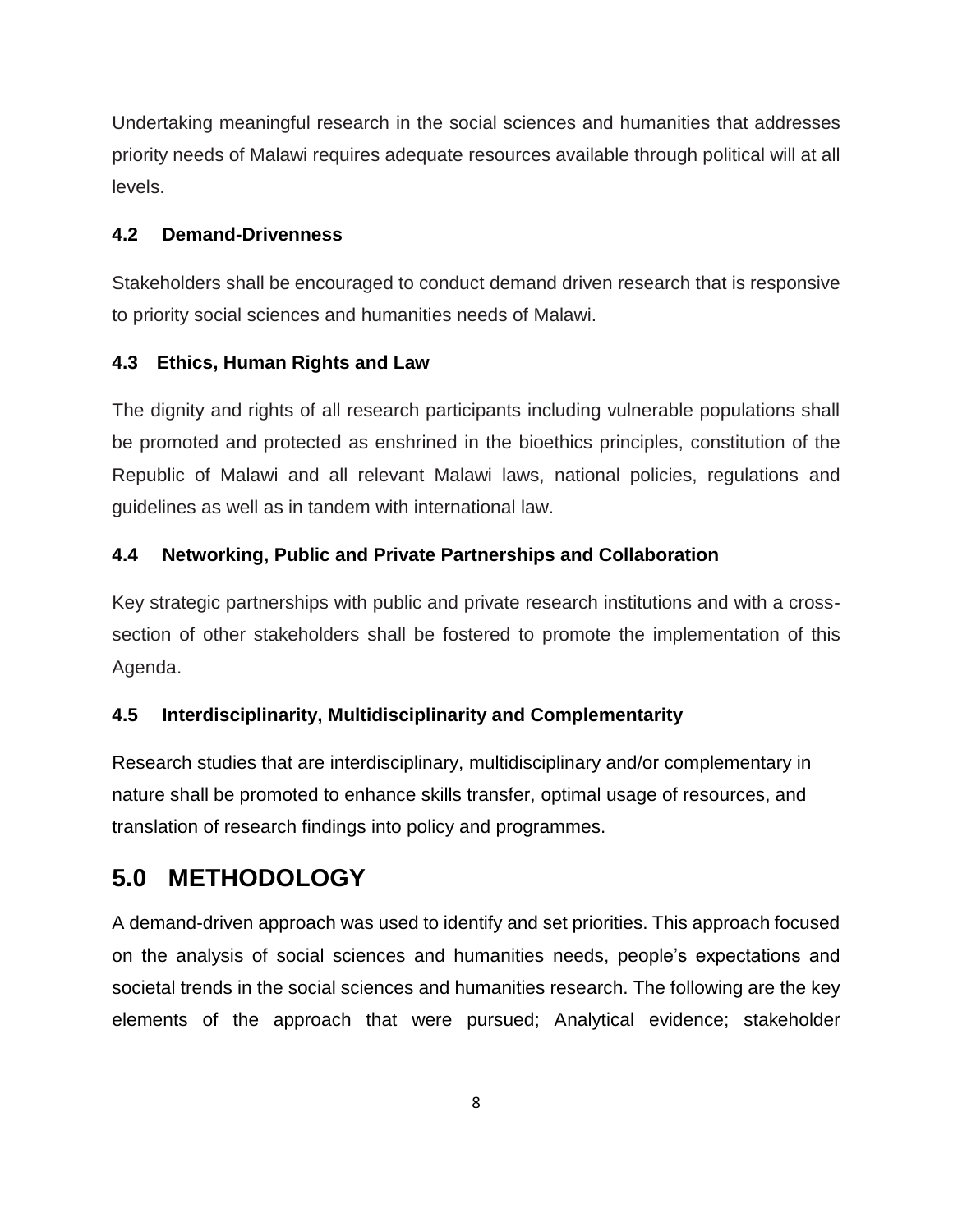participation; transparency; iterativeness and value-drivenness. The general process that was followed included the undertaking of the following key activities;

- Establishment of the National Committee on Research in the Social Sciences and Humanities to, among others, spearhead the development of the research priorities in the social sciences and humanities
- Setting up of the National Task Force by the National Committee on Research in the Social Sciences and Humanities with concrete terms of reference for the development of the NRAiSSH
- National Taskforce undertaking Focus Group Discussions and In-depth Interviews with stakeholders to identify priorities
- National Taskforce undertaking literature reviews/analysis of secondary data and trends in research in the social sciences and humanities to identify gaps in research in the social sciences and humanities
- National taskforce meeting for critical and thematic analysis of all field reports (of both primary and secondary data provided by taskforce members) for the identification of the key priority research areas
- Drafting of the NRAISSH by the drafting panel appointed by the Chairman of the National Committee on Research in the Social Sciences and Humanities using the taskforce reports on priority areas
- Review of the Draft NRAiSSH by the National Taskforce
- Incorporation of comments by secretariat from national taskforce meeting
- National stakeholders' consultative meeting on the draft NRAiSSH
- Meeting of the National Taskforce to consider comments from stakeholders workshop and Incorporation of the same into the draft document
- Meeting of the National Committee on Research in the Social Sciences and Humanities to vet and adopt the Agenda document

## **6.0 PRIORITY AREAS OF RESEARCH**

This section presents the key research priorities. The priorities are organized into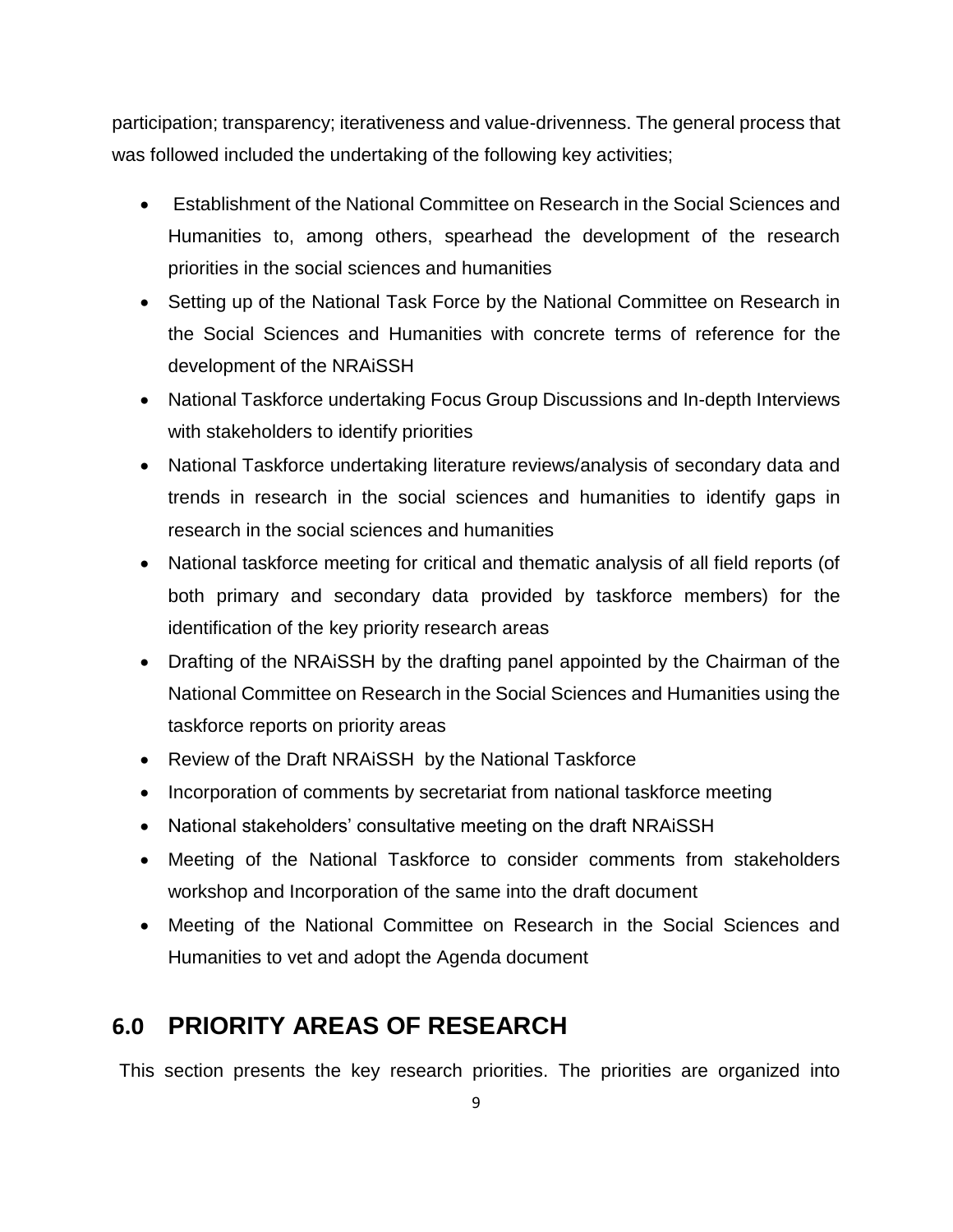thematic priority areas which were identified as key priority research areas for Malawi. Within each of these thematic priority areas, priorities are articulated in specific subthemes. An attempt has been made to outline these priorities within each sub-theme. The research priorities are outlined in a reasonably broader sense with a view of allowing a researcher to have discretionary opportunity and flexibility to design specific research studies that address a particular identified topical area of priority research.

#### **6.1 Social Identities**

This thematic area includes the following priorities;

- Ethnicity, Race, and Class
- Citizenship, Nationality and Nationhood
- Masculinity , Femininity and Gender
- **•** Sexualities
- Family

#### **6.2 Physical and Moral Culture**

This thematic area includes the following priorities;

- Belief Systems and Rites of Passage
- Arts and Crafts
- Sports and Performances
- Indigenous Knowledge Systems

#### **6.3 Communities on the Margin**

This thematic area includes the following priorities;

- Rural and Urban Poor
- Children and Youth
- Age and Disability
- Migrants and Refugees

#### 6.4 **Physical Resources and Infrastructure Development and Management**

This thematic area includes the following priorities;

- Land Administration, Market access and utilisation
- Energy, Climate Change, Environment and Natural Resources Management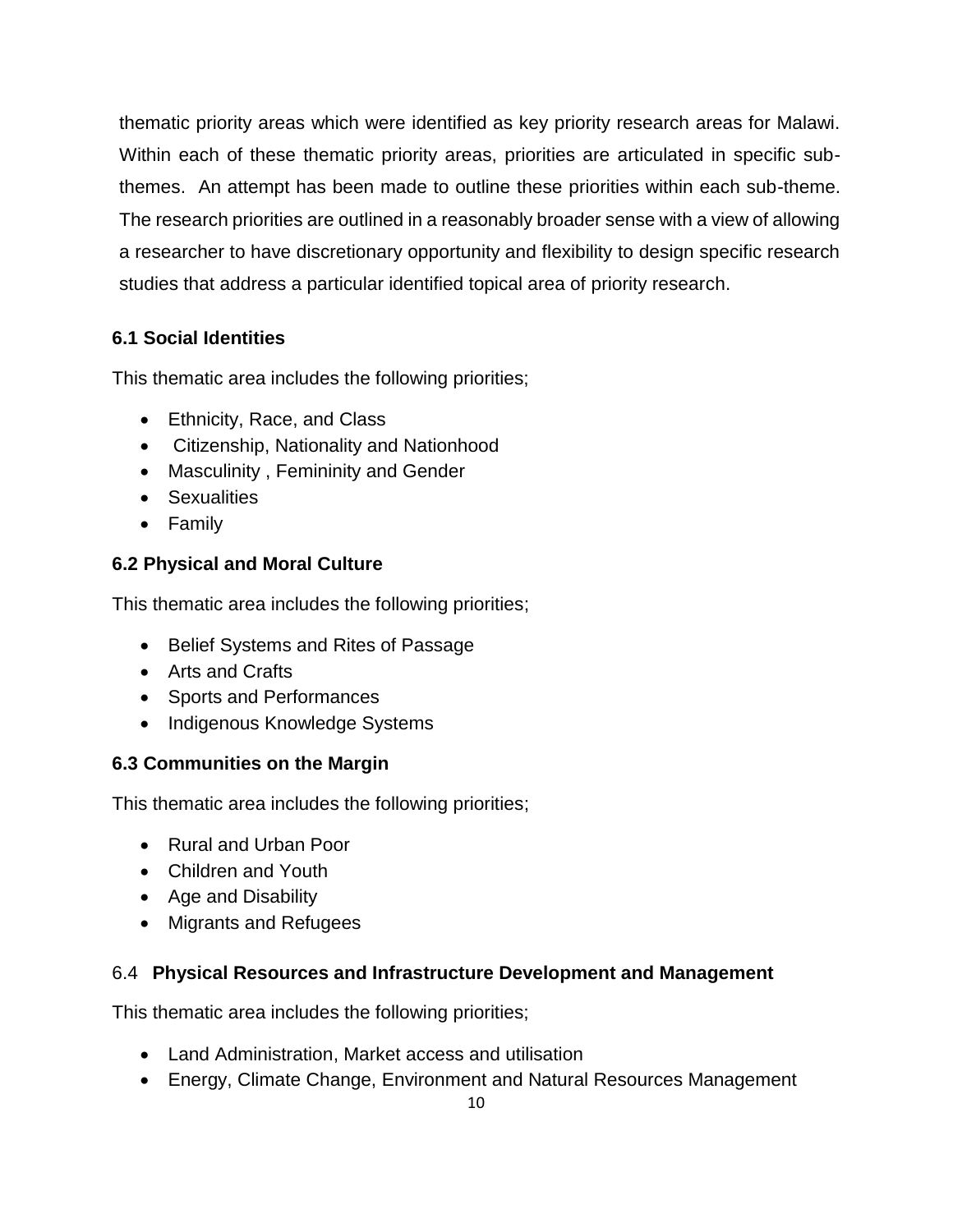- Tourism and Recreation
- Rural and Urban Development, Housing, Water and Sanitation
- Transport and Communication

#### **6.5 Innovations, Communications and Technology Culture**

This thematic area includes the following priorities;

- Creative Innovations
- Technology Culture
- Information and Communication Systems
- Archiving
- Knowledge Generation and Utilisation

#### **6.6 Health and Well-being**

This thematic area includes the following;

- HIV and AIDS (Social and BehavioralBehavioural)
- Maternal and Child Health (Social and BehavioralBehavioural)
- Primary Health
- Disease and Societal Responses
- Health Systems

#### **6.7Human Resource Development, Management and Utilisation**

This thematic area includes the following;

- Education and Human Resource Development
- Industrial Relations
- Informal Economies and the Lumpen Proletariat
- Migrations and Labour Markets
- Human Resource Information and Management Systems

#### **6.8Enterprise Development, Capital Generation and Financing**

This thematic area includes the following priorities;

- Savings Culture
- Capital Generation and Financing
- Manufacturing and Value Addition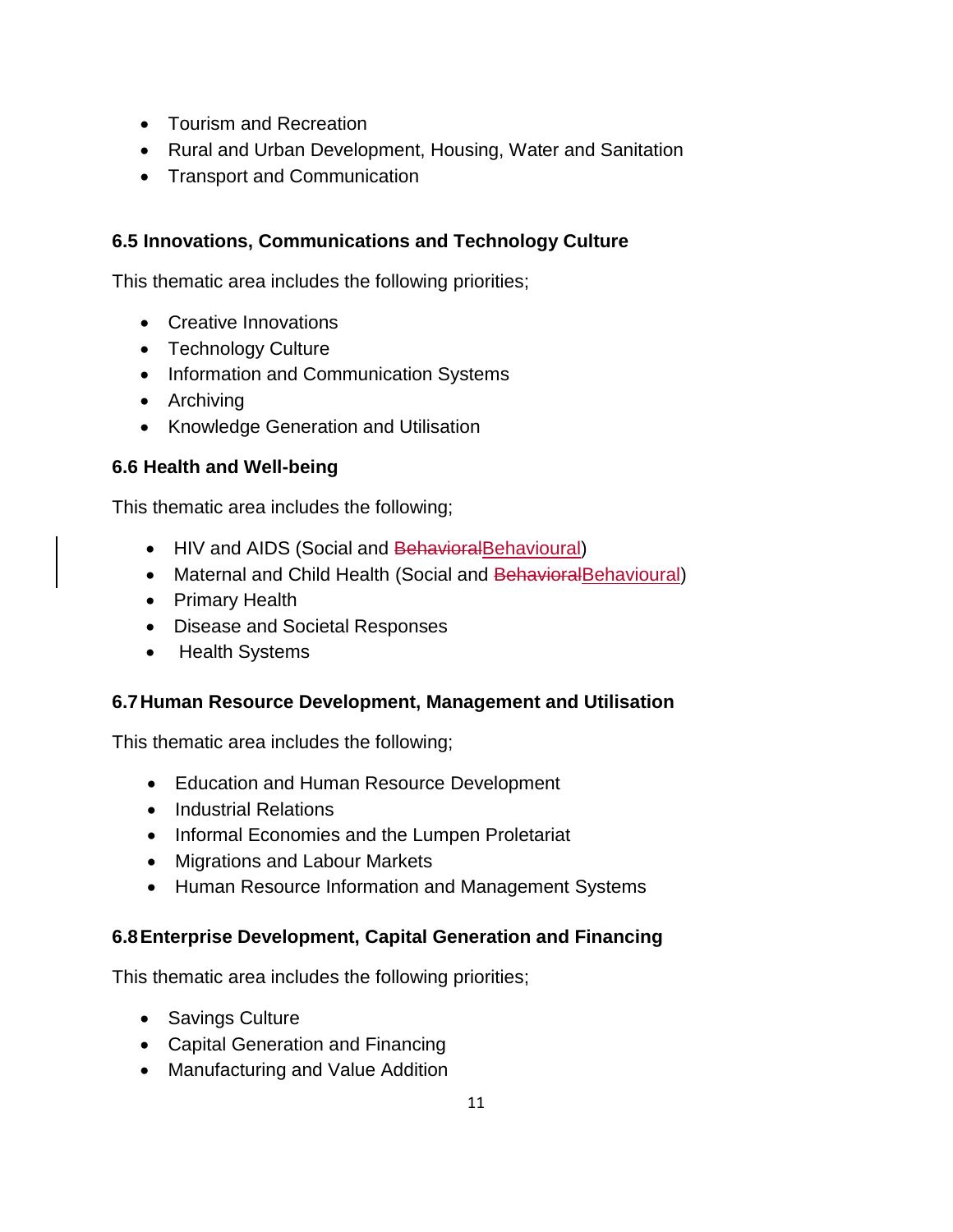- Enterprise Development and Management
- Economic Information Systems

#### **6.9Social and Political Transitions**

This thematic area includes the following priorities;

- Governance, Democracy and Human Rights
- Political Culture and Institution Building
- Public Management, Public Policy and Resource Tracking
- Citizen Participation, Voice Accountability and Action
- Non State Actors/Civil Society Organisations

#### **6.10 Peace and Security**

This thematic area includes the following priorities;

- Conflict Management
- Peace Keeping
- Crime, Violence and Social Injustice
- Access to Justice
- Alternative Dispute Resolution

#### **6.11 Legal and Justice Systems**

This thematic area includes the following priorities;

- Law and the citizen
- Justice delivery Systems
- Law/Legal Reforms
- Law and Politics
- State and Customary Law Interface

#### **6.12 International Relations**

This thematic area includes the following priorities;

- Foreign Relations
- (Socio-economic) Aid and Development
- Regional Co-operation and Integration
- International NGOs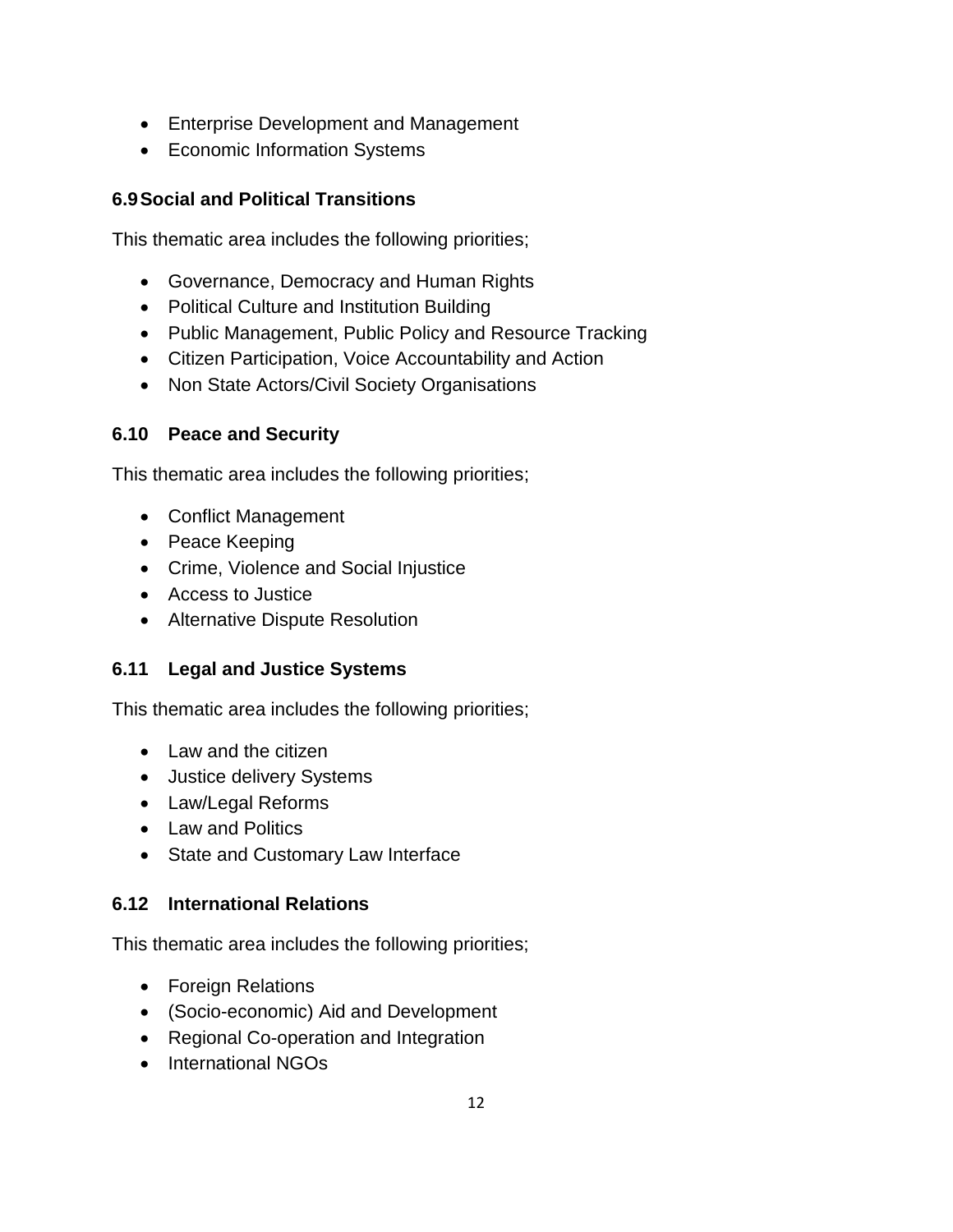#### **6.13 Education**

This thematic area includes the following priorities;

- Employability and higher education curriculum development
- Quality Assurance, Assessment and Examinations
- Primary Curriculum and Assessment Review (PCAR) Evaluation
- Learning and the Environment
- Education, Gender and HIV/AIDS
- Development in Public Education Systems since 1964
- Education Governance
- Education Management Systems
- Testing Measurements
- Knowledge Generation, Utilisation and Development

#### **6.14 Rural and Urban Farming Systems**

This thematic area includes the following priorities;

- Urban Agriculture and Food Security
- Environmental Migration
- Environmental History
- Agrarian History and Rural Transformation
- Environment and Poverty

## **7.0 FINANCING OF THE AGENDA**

Financing of research in the identified priority areas is critical for the realization of the goal and objectives of this Agenda. Stakeholders are, therefore, implored to support the financing of research geared towards addressing priorities outlined in this Agenda. The following mechanisms of financing this Agenda shall be pursued;

#### **7.1 Government Funding**

Government shall commit direct resources at various levels to support the undertaking of research in the identified priorities. The Ministries and institutions with direct relevance to the thematic priority areas identified herein shall be expected to be particularly proactive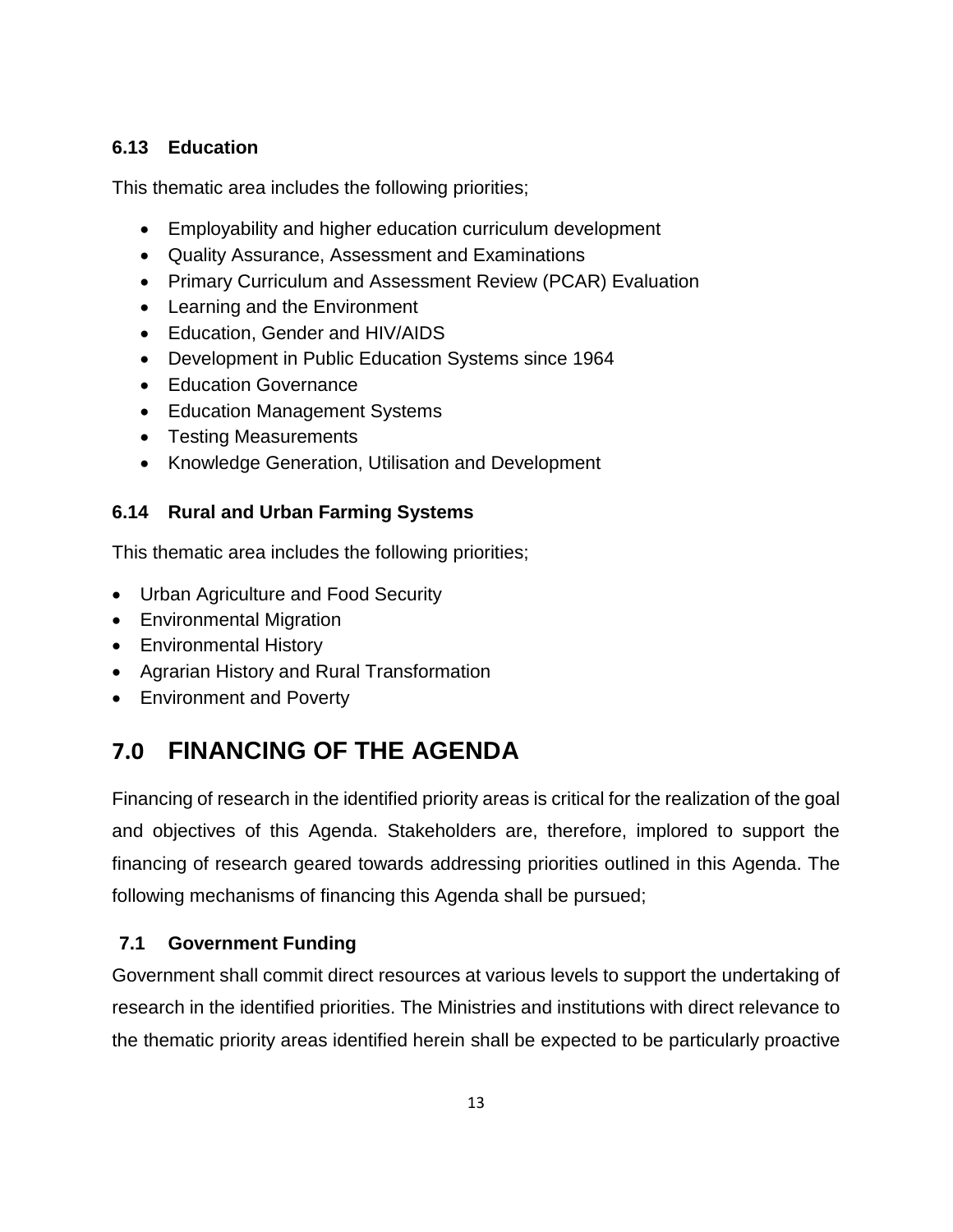in leveraging support for resourcing this Agenda as it applies to their sectors and jurisdictions.

#### **7.2 The Research Grant Scheme**

The National Commission for Science and Technology shall establish and operate a grant scheme to support research and related endeavors, on competitive basis, in the identified priority areas. Researchers shall be advised to apply for a research grant under this scheme.

#### **7.3 Public and Private Partnerships**

Public and private partnerships shall be an important vehicle for nurturing resource mobilization for research in the priority areas. Researchers in public and private sectors shall be encouraged to pursue a spirit of collaboration in undertaking research. Deliberate efforts in cultivating corporate social responsibility to support the financing of the Agenda shall be encouraged and sought after by researchers at various levels.

#### **7.4 Other Potential Sources of Funding**

Researchers and all other stakeholders wanting to undertake research in the identified priorities shall be encouraged to take advantage of the international research grant schemes that appear to support research in the social sciences and humanities. Some research grant schemes and international organizations have guidelines that are open to directly support research of a multidisciplinary nature. It would be incumbent upon researchers to target such organisations and schemes. For example, a social research that also addresses a specific health problem may easily be considered for funding by a grant giving organization established to support health research. Before applying to such organizations, it is important for researchers to first familiarize themselves with guidelines of such grant schemes.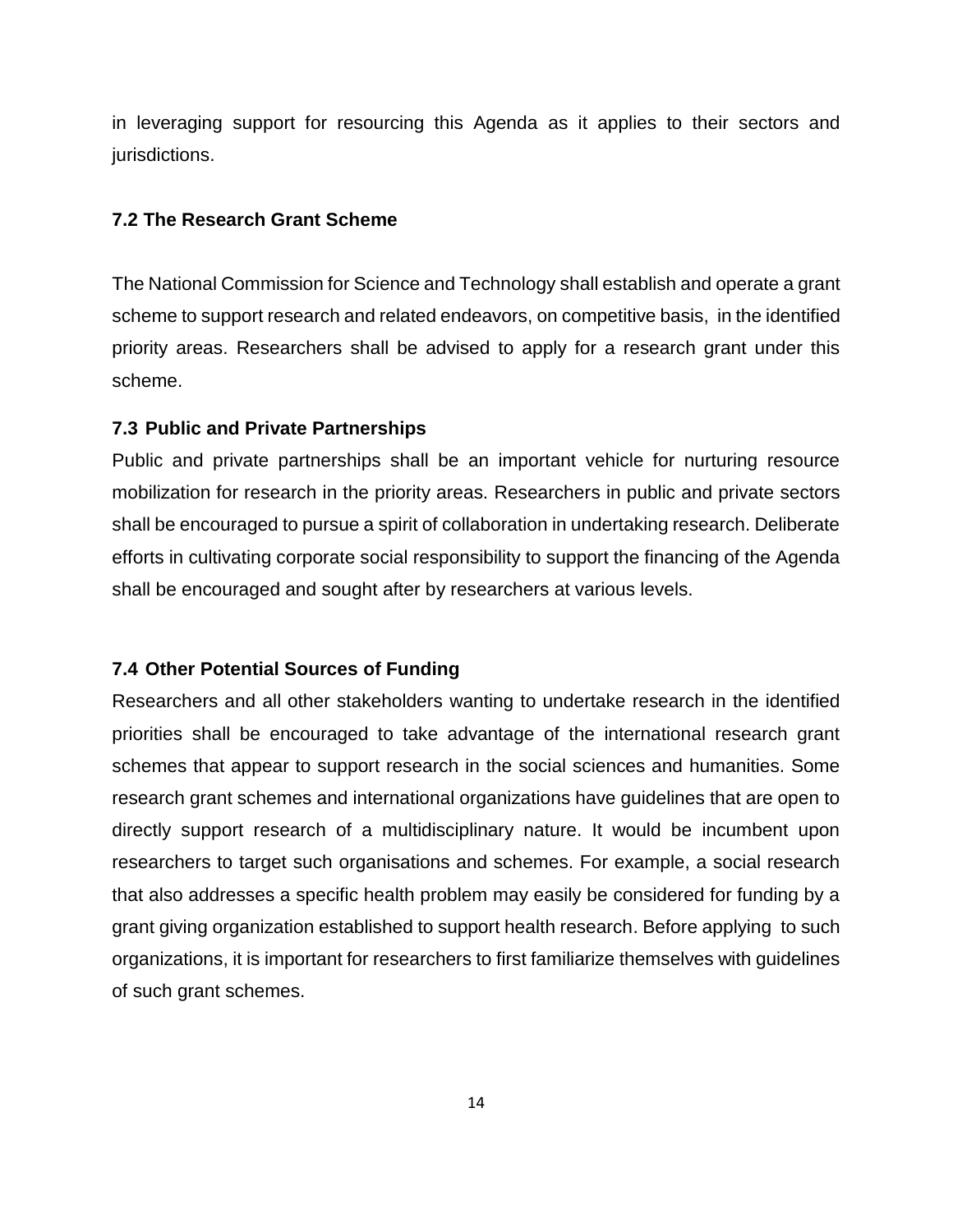## **8.0 IMPLEMENTATION OF THE RESEARCH AGENDA**

The NRAiSSH is the overarching guiding instrument for generating evidence that will be used in the social sciences and humanities sectors and in its applied arena to inform the development of new knowledge, policy-making, actions and decision-making. To ensure full implementation of the Research Agenda, there is a need for involvement of various stakeholders at both national and international levels in the design and execution of social sciences and humanities research. With the support of the legal tutelage of the National Commission for Science and Technology (NCST), the sectoral ministries and institutions, in partnership with various stakeholders, will support and advance the objectives of this Agenda to ensure promotion, facilitation, co-ordination, development and management of social sciences and humanities research activities in Malawi withMalawi with efforts geared towards addressing research activities in the identified priority areas.

While Government of Malawi appreciates the diversity of needs and interests of different stakeholders in the social sciences and humanities research, stakeholders are, however, called upon to ensure that such research in Malawi is geared towards addressing the research priorities that have been outlined in this document during the implementation period of the Agenda. It is therefore, expected that stakeholders will make deliberate efforts in conducting and supporting research in the identified priorities. **Public resources will not be used in supporting research outside these priorities**. The established research review and approval structures shall only support research that is geared towards addressing the identified priorities.

#### **8.1 Stakeholders**

Key stakeholders that are being called upon for the implementation of the Agenda include Government Ministries with line functions that have a bearing on social sciences and humanities determinants of socio-economic development; academic institutions and their research centres of excellence, and affiliates; research institutions; the civil society organizations; private sector organizations; NGOs and international co-operating partners with interests in Malawi.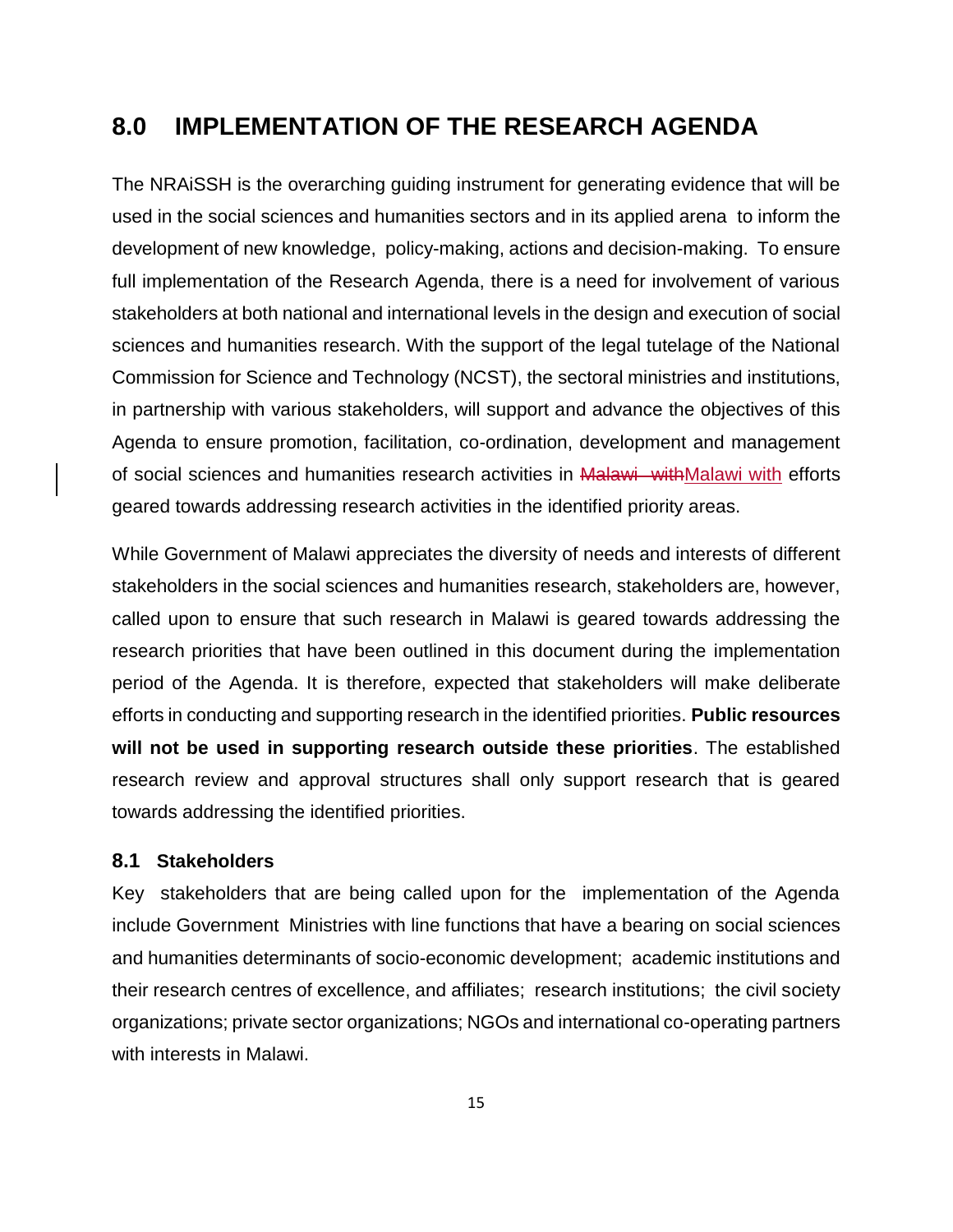#### **8.2 Co-ordinating Structures**

Key co-ordinatory and regulatory structures and mechanisms for social sciences and humanities research review and approval in Malawi in the identified priorities shall remain the National Committee on Research in the Social Sciences and Humanities (NCRSH) and any institutional research ethics committee that shall be recognized/designated by the National Commission for Science and Technology that shall be existent in Malawi.

#### **8.3 Capacity Building, Transparency and Accountability**

To ensure ownership in the design and execution of the NRAiSSH, stakeholders' efforts aimed at fostering capacity building in the conduct and dissemination of research results by local researchers and research institutions will be promoted.

## **9.0 MONITORING AND EVALUATION OF THE AGENDA**

The tracking of the stakeholders' adherence to the NRAiSSH shall be part and parcel of monitoring the Agenda implementation. The tracking will be informed by some tools/indicators as described below. This tracking shall benchmark the review of the Agenda.

#### **9.1Tools for Tracking Adherence to the Agenda**

#### *9.1.1 Checklist for Submission of Review of Research Protocols*

The National Committee on Research in the Social Sciences and Humanities shall have a checklist for submission of protocols for ethical review. This checklist shall contain an element of whether the study is addressing any of the priority areas.

#### *9.1.2 Catalogue of Protocols Developed from the Priority Areas*

Using the databases of the National Committee on Research in the Social Sciences and Humanities and any other institutional committee databases, the NCST in collaboration with stakeholders shall compile catalogues of approved protocols of studies addressing the priority areas.

#### *9.1.3 Inspection, Monitoring and Evaluation (M&E) Reports*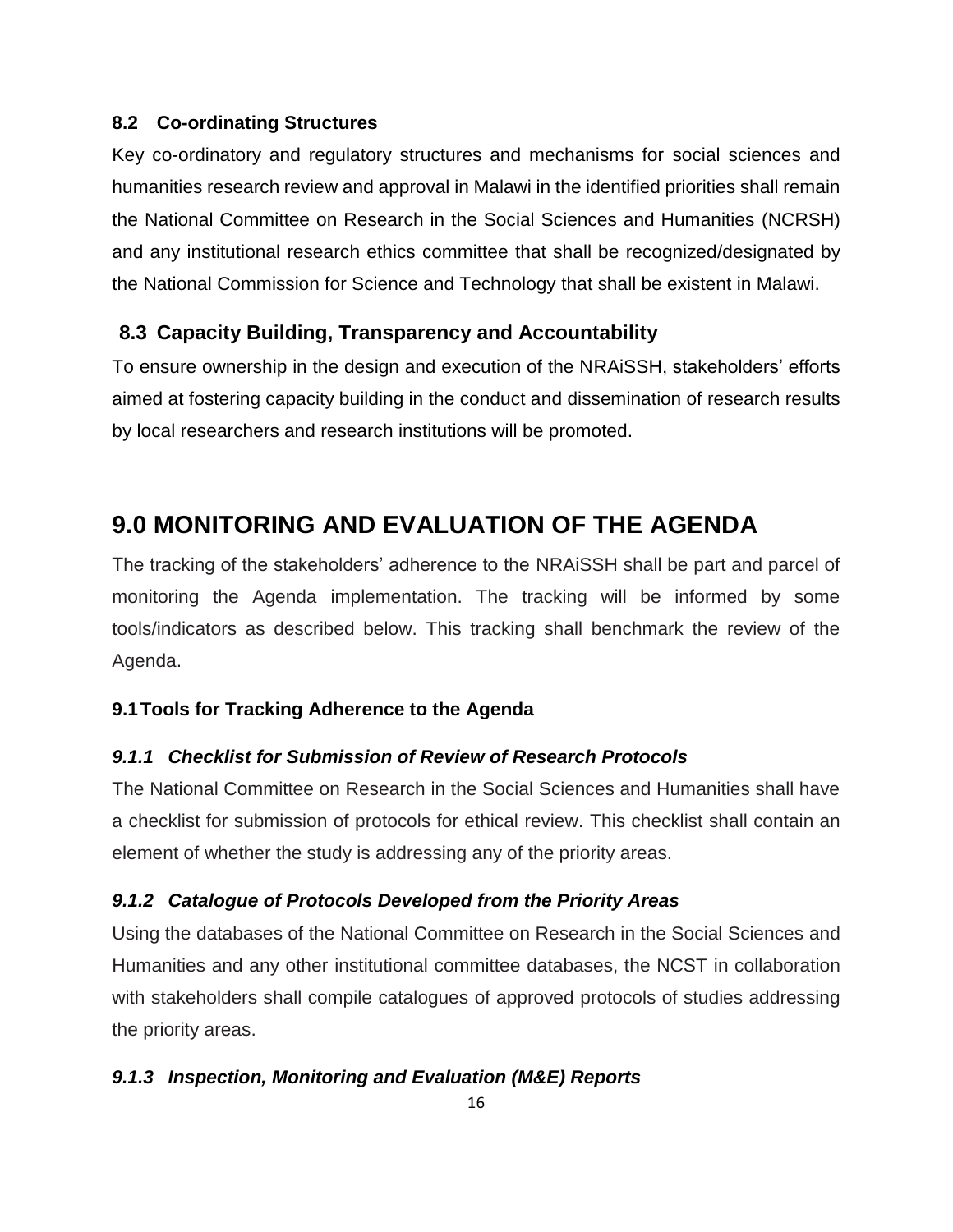The National Committee on Research in the Social Sciences and Humanities shall be supported to be undertaking Inspection and M+E visits to sites where the approved studies are being conducted.

#### *9.1.4 Progress and Final Reports*

Progress and final reports shall be submitted to the National Committee on Research in the Social Sciences and Humanities (NCRSH) and any institutional research ethics committee that approved a particular study. At the end of the research study, final report shall be deposited with the research ethics committee that approved that study with copies to the National Committee on Research in the Social Sciences and Humanities in the case of a study that was approved by an institutional research ethics committee other than the national committee.

#### *9.1.5 Database and Directory of Research Studies*

Final reports of the approved studies shall be used to compile databases and directories.

#### **9.2 Review of the Agenda**

This Agenda has a lifespan of five years. Informed by ever emerging issues in the social sciences and humanities and the aforementioned indicators for tracking the stakeholders' adherence to the implementation of the Agenda, there would be a midterm evaluation followed by a final review of the Agenda after five years.